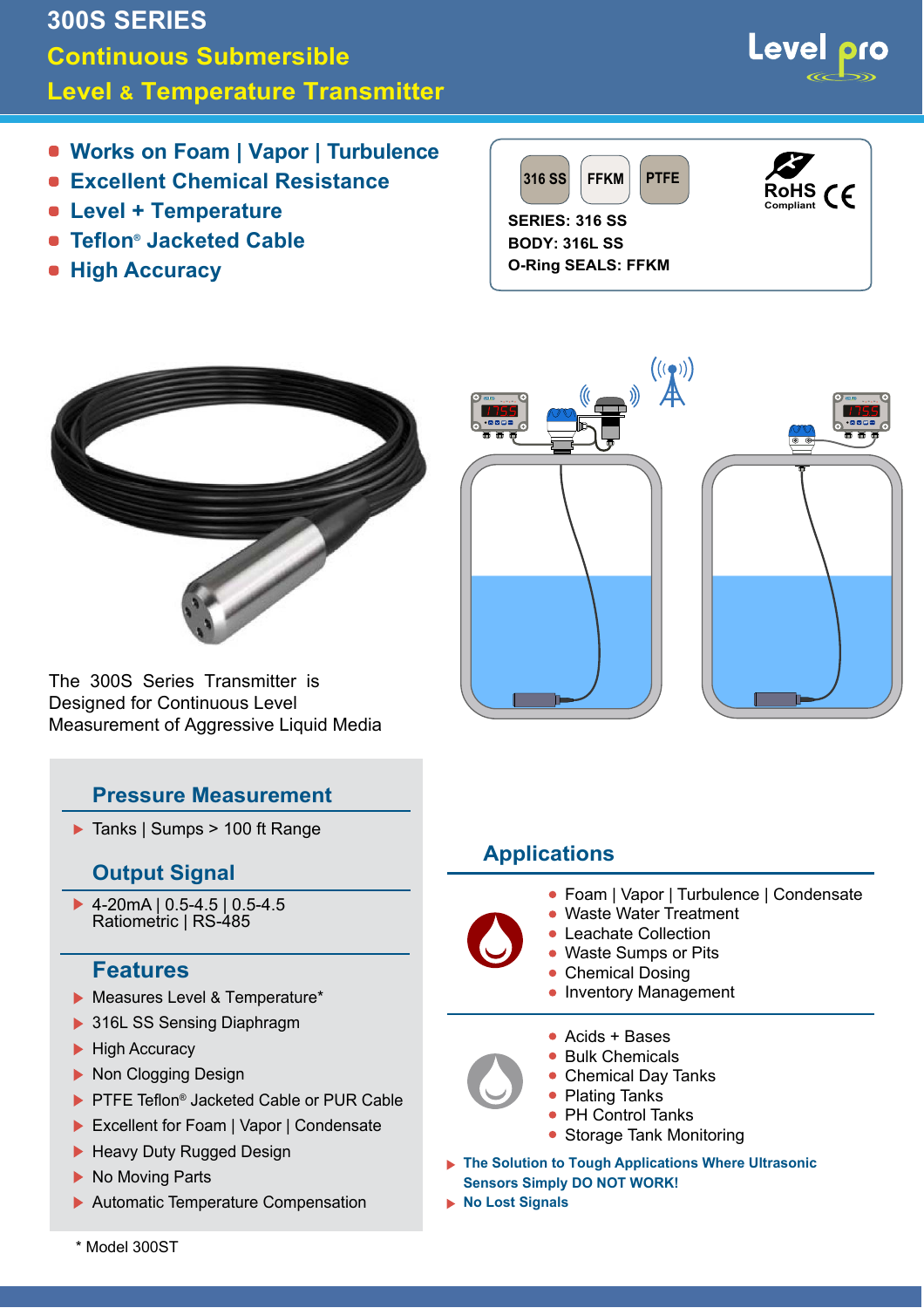

# **Input Pressure Range**

| Level $M/H2O$    |     |     | 5   | 10  | $\times$ | * Consult Factory for Levels > 10M                               |
|------------------|-----|-----|-----|-----|----------|------------------------------------------------------------------|
| Overpressure     | psi | 210 | 290 | 210 |          |                                                                  |
| Burst Pressure > | psi | 290 | 580 | 290 |          |                                                                  |
| Temperature      |     |     |     |     |          | 32° - 212° Note: Compensated Temperature Range is -13° F- 178° F |

# **Output Signal**

| Unit Dependant | 4-20mA   0.5-4.5VDC Ratiometric   0.5-4.5VDC   RS-485 HART |
|----------------|------------------------------------------------------------|
|                |                                                            |

#### **Power Supply**

| 4-20mA } 24 VDC    0.5-4.5VDC Ratiometric    0.5-4.5VDC } 5VDC    RS-485 HART } 24VDC<br>DC Power Only |
|--------------------------------------------------------------------------------------------------------|
|--------------------------------------------------------------------------------------------------------|

#### **Performance**

| Accuracy <sup>1</sup>                                                    | Standard Nominal Pressure $> 5.8$ psi $\leq \pm 0.5$ % FSO IEC 60770 2:                                                                                |  |  |  |  |  |  |
|--------------------------------------------------------------------------|--------------------------------------------------------------------------------------------------------------------------------------------------------|--|--|--|--|--|--|
| Permissible Load                                                         | Voltage 3-wire $\mathsf{I}$ R <sub>min</sub> = 10 k $\Omega$<br>Current 2-wire $ R_{max} = [(V_S - V_S_{min}) / 0.02 A] \Omega$                        |  |  |  |  |  |  |
| Influence Effects<br>Supply   0.05 % FSO / 10 V   Load   0.05 % FSO / kΩ |                                                                                                                                                        |  |  |  |  |  |  |
| Long Term Stability                                                      | $\leq$ 0.1% FSO / year                                                                                                                                 |  |  |  |  |  |  |
| Response Time<br>$<$ 10 msec                                             |                                                                                                                                                        |  |  |  |  |  |  |
|                                                                          | <sup>1</sup> Test standard: GB/T28474   IEC60770   Linear output, Zero(0) based-calibration span   Limit Point Adjustment   Non-Linearity   Hysteresis |  |  |  |  |  |  |

Repeatability. The overall performance of the 300S including but not limited to environmental temperature, comprehensive error and reference accuracy

# **Thermal Effects | Offset and Span**

| Thermal Error | $\leq$ $\pm$ 0.2% FSO/K in Compensated Range   -13° F - 178° F   -25° C - 85° C |
|---------------|---------------------------------------------------------------------------------|
|---------------|---------------------------------------------------------------------------------|

#### **Permissible Temperatures**

| Permissible Temperatures | │ Media   -40°F to 178°F   -40 - 85°C     Storage   -40°F to 178°F   -40°C - 85°C  <i> </i> |  |
|--------------------------|---------------------------------------------------------------------------------------------|--|
|--------------------------|---------------------------------------------------------------------------------------------|--|

#### **Electrical Protection**

| Short-Circuit Protection      | Permanent                               |  |  |  |  |  |
|-------------------------------|-----------------------------------------|--|--|--|--|--|
| Reverse Polarity Protection   | No Damage to Sensor } No Function       |  |  |  |  |  |
| Electromagnetic Compatibility | Emission Immunity According to EN 61326 |  |  |  |  |  |
| Power Supply                  | 24VDC L5VDC                             |  |  |  |  |  |

# **Electrical Connection**

| Jacketed Cable | PTFE Teflon <sup>®</sup> 1-40-200°F                                                                                                                            |
|----------------|----------------------------------------------------------------------------------------------------------------------------------------------------------------|
|                | cable capacitance: signal line/shield also signal line/signal line: 160 pF/m cable inductance: signal<br>line/shield also signal line/signal line: $1 \mu$ H/m |

3 or 4 Wire Cable with Integrated Air Tube for Atmospheric Pressure Reference

### **Materials | Wetted**

| Housing        | 316L SS        |
|----------------|----------------|
| Diaphragm Seal | Welded 316L SS |
| Diaphragm      | 316L SS        |